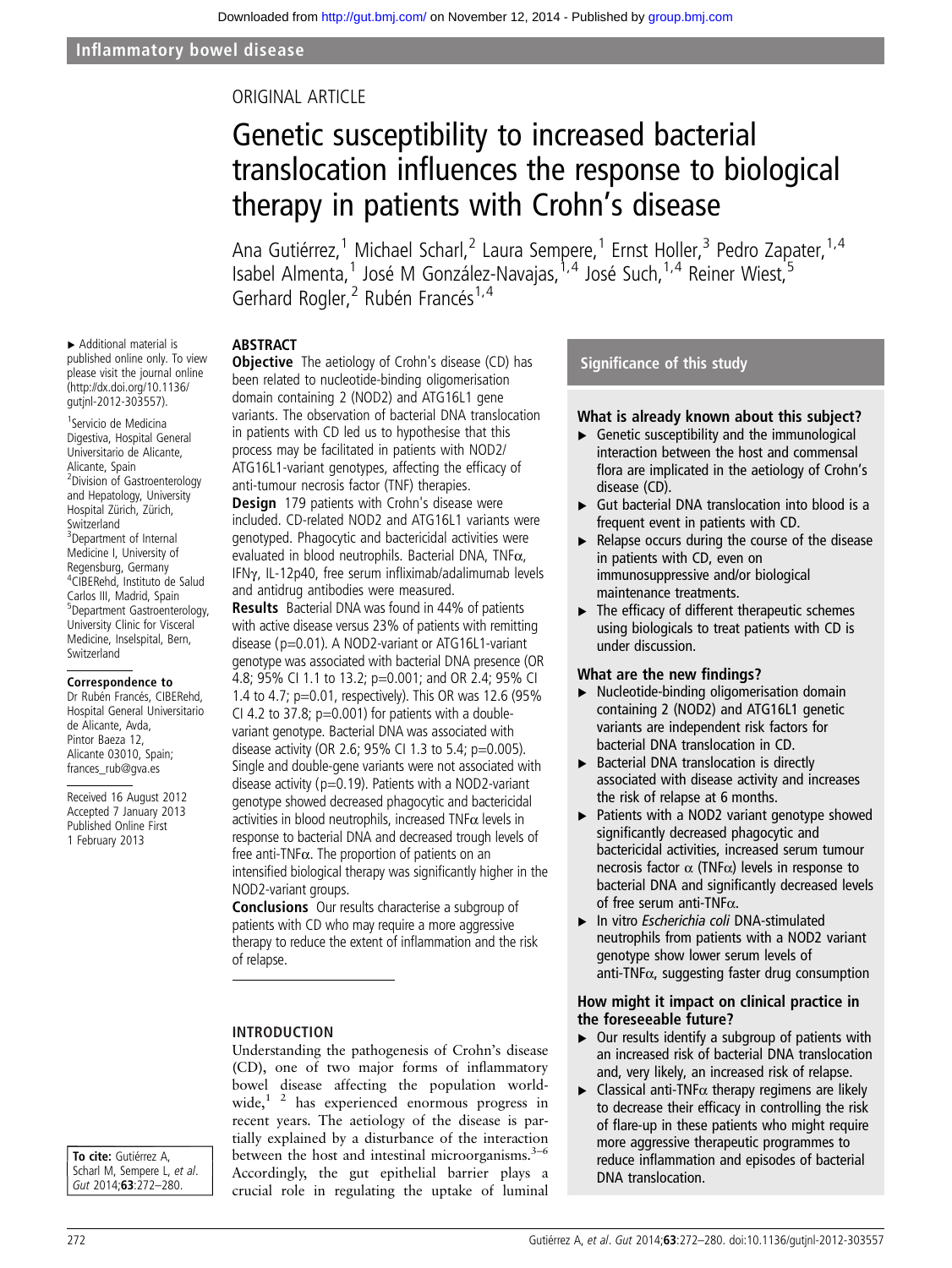antigens and in controlling intestinal immune responses to luminal bacteria. Recently, we reported evidence of bacterial DNA (bactDNA) translocation into the blood of patients with CD. The associated innate immune response, which is partially affected by nucleotide-binding oligomerisation domain containing 2 (NOD2) gene status,<sup>7 8</sup> suggests a dysfunction in the epithelial cell layer, an intestinal bacterial overgrowth or the combination of both of these adverse events.

NOD2 encodes an intracellular receptor for the presence of muramyl dipeptide (MDP), a common component of the bacterial cell wall $9-11$  and has been identified as a prominent CD susceptibility gene.<sup>12</sup> However, genome-wide association studies have increased the number of genes that may potentially modulate CD up to 71 loci.<sup>13 14</sup> Among them, the autophagy gene, ATG16L1, is very prominent.<sup>15–17</sup> ATG16L1 is implicated in the modulation of autophagy, an important cell survival mechanism also involved in key aspects of the innate immune response to microorganisms.<sup>18</sup> The CD-associated ATG16L1 variant, T300A, has been reported to result in an autophagy defect,  $15 \frac{19}{19}$  suggesting a role for autophagy, and ATG16L1 in particular, in the pathogenesis of CD.

Recently, ATG16L1 and NOD2 have been reported to interact in an autophagy-dependent antibacterial pathway in response to MDP that is disrupted by specific CD-associated mutations.<sup>20</sup> We have observed that patients with CD with a mutated NOD2 genotype cannot properly respond to bactDNA translocation.<sup>8</sup> However, increasing evidence has been reported linking phagocytosis, a primary mechanism of host defence against bacterial products, with the autophagy machinery.<sup>21 22</sup> Therefore, we hypothesise that the presence of bactDNA in the blood of patients with CD may be associated with functional impairment by the autophagy-related CD-associated gene mutation, further complicating the disease outcome.

The aim of the present study was to determine whether the presence of NOD2 and ATG16L1 mutations confer susceptibility to an impaired phagocytic activity and increased rates of bactDNA translocation into the blood of patients with CD.

# PATIENTS AND METHODS

# **Patients**

A total of 179 consecutive patients with CD whose condition was managed at the Inflammatory Bowel Disease (IBD) Unit of the Hospital General Universitario de Alicante and who accepted to participate in the study were included. The diagnosis of CD was established according to standard clinical, endoscopic, histological and radiographical criteria.<sup>23</sup> Patients who had received antibiotics in the previous 2 weeks were not considered for inclusion. All patients were classified according to the Montreal classification<sup>24</sup> and stratified according to the Crohn's Disease Activity Index (CDAI). All included patients received diaries to record symptoms 1 week prior to inclusion and sample collection. Intensified therapy with biologicals was defined either by an increased dose or an increase in the frequency of infusions versus dosing or schedule upon start of treatment. Twenty-five healthy controls were also included in the study. All patients and controls were Caucasian of Mediterranean ethnicity. Blood samples from patients and healthy donors were obtained for routine haematological and biochemical studies and inoculated in aerobic and anaerobic blood culture bottles, 10 ml each. Simultaneously, two separate blood samples were inoculated under aseptic conditions in rubber-sealed sterile Vacutainer SST II and K3E tubes, respectively (BD Diagnostics, Erembodegem, Belgium) that were never exposed to free air.

Patients were followed up for 6 months to evaluate the incidence of relapse. Although 'relapse' strictly refers to the clinical

Gutiérrez A, et al. Gut 2014;63:272-280. doi:10.1136/gutjnl-2012-303557 273

situation coming from remission, we wanted to evaluate whether patients' disease would turn into an active form in the next 6 months after bactDNA detection, no matter their CDAI status at admission. In the case of patients with a CDAI>150 at admission, the flare was controlled in all cases within the subsequent 2 weeks. The Ethics Committee of the hospital approved the study protocol. All controls and patients gave informed consent prior to inclusion in the study.

# Identification of bactDNA fragments and genotyping of CD-associated genes

Genomic DNA was isolated from  $5 \times 10^6$  cells with the QIAmp DNA Blood Minikit (Qiagen, Hilden, Germany). BactDNA was identified by running broad-range PCR followed by partial nucleotide sequencing of a conserved region of the 16SrRNA gene, as previously described.25 The three common NOD2/CARD15 allelic variants at SNP-8 (R702W, rs2066844), SNP-12 (G908R, rs2066845) and SNP-13 (L1007finsC, rs2066847) were evaluated as previously described.<sup>26</sup> The ATG16L1 variation rs2241880 (T300A) was genotyped by TaqMan technology (Applied Biosystems, Carlsbad, California, USA) using commercially available TaqMan SNP Genotyping Assays and TaqMan Genotyping Master Mix on a 7900HT Fast Real-Time PCR System using SDS 2.2 Software (Applied Biosystems). A variant NOD2 genotype (varNOD2) was defined as carrying any of the three variants studied either in homozygosis or heterozygosis. A variant ATG16L1 genotype (varATG16L1) was defined as carrying the rs2241880 variation either in homozygosis or heterozygosis. All genotyping results were assessed twice. The evaluators were not aware of either the patient's disease status or each other's genotype results. A Hardy–Weinberg test was performed as a quality control measure in controls. No missing genotypes were present.

## Phagocytic and bactericidal assays

The phagocytic activity of neutrophils that ingest fluorescein isothiocyanate (FITC)-labelled opsonised Escherichia coli and the bactericidal activity of neutrophils that oxidise the fluorogenic substrate dihydrorhodamine DHR123 to rhodamine R123 were determined using the Phagotest and Bursttest Kits (Orpegen Pharma, Heidelberg, Germany) following the manufacturer's instructions. Cells were quantified by flow cytometry using a FacsCanto (Becton Dickinson, Heidelberg, Germany) and the data were processed using the FacsDiva 12.0 software (Becton Dickinson).

#### Serum cytokine and free anti-TNF $\alpha$  levels: presence of antidrug antibodies

ELISAs were carried out to measure tumour necrosis factor  $\alpha$ (TNFα), interferon γ (IFNγ), interleukin (IL)-12p40 (R&D Systems, Minneapolis, Minnesota, USA), free infliximab and adalimumab levels and to detect antidrug antibodies (Matriks Biotek, Ankara, Turkey) according to the manufacturers' instructions. All samples were tested in triplicate and read in a Sunrise Microplate Reader (Tecan, Männedorf, Switzerland). The detection limit for each cytokine assay varied between 2 and 5 pg/ml and between 10 and 30 ng/ml in the case of free anti-TNFα kits. The presence of antidrug antibodies was evaluated by a cut-off value estimated by multiplying the optical density (OD) of the zero standard by 3, as indicated by the manufacturers. Samples were considered positive when the ratio sample OD/zero standard OD was higher than 3.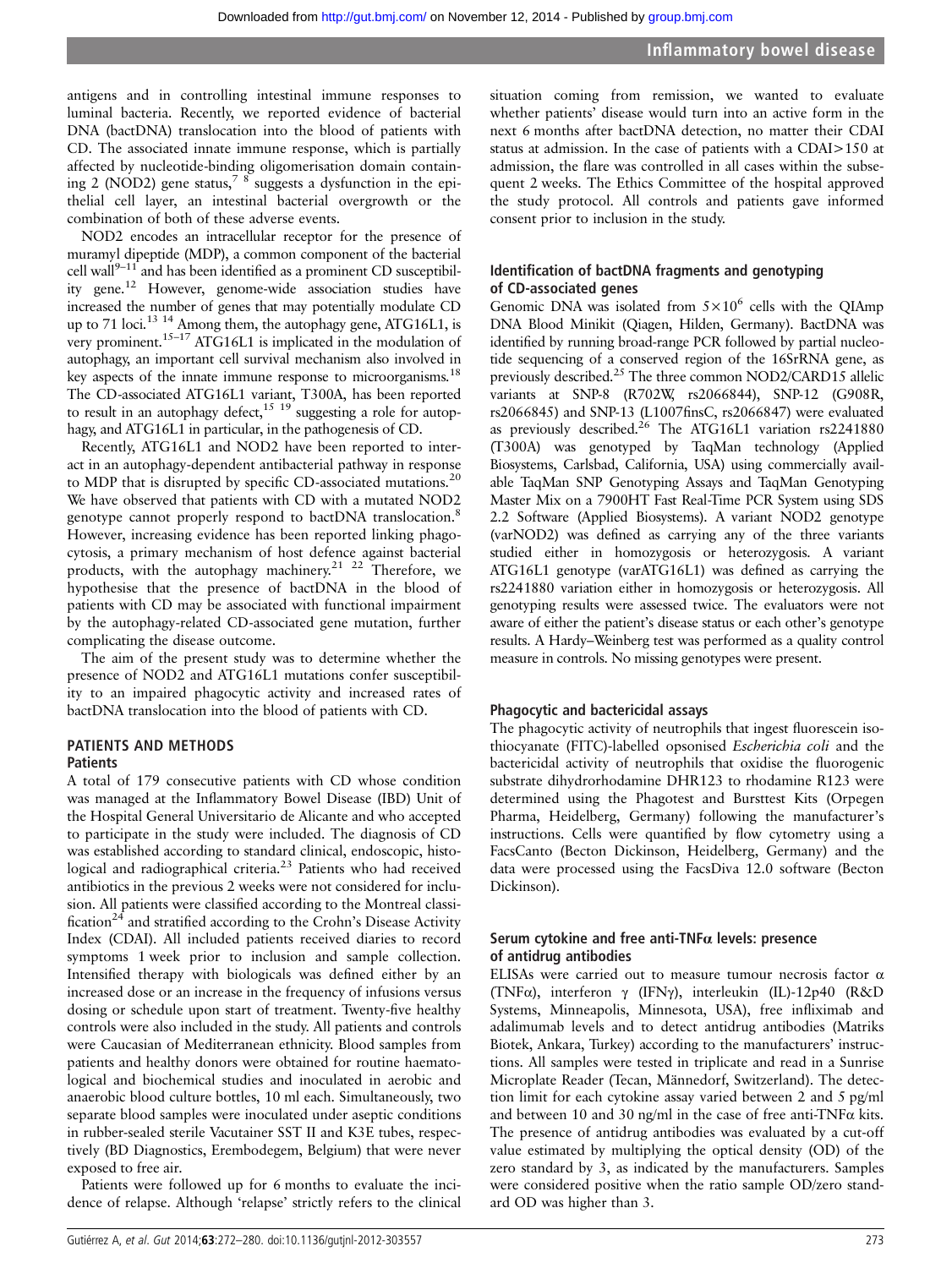#### Isolation and culture of human PMN cells

Polymorphonuclear leukocyte cells (PMNs) from peripheral blood samples were isolated with PolymorphPrep (Axis-Shield PoC, Oslo, Norway). After isolation of PMNs, cells were washed twice with freshly made phosphate-buffered saline at 4°C. Cell viability was evaluated by trypan blue (Sigma, Madrid, Spain). Cells were resuspended in phenol red-free RPMI 1640 medium (Gibco BRL, Life Technologies, Paisley, UK) supplemented with 10% human serum AB (BioWhittaker, Walkersville, Maryland, USA). Neutrophils  $(1 \times 10^6 \text{ cells/well})$ were incubated with 200 ng of E coli DNA. Half of the supernatant volumes were collected at 24 h and TNF $\alpha$  and annexin V levels measured by ELISA. Cells were then treated with infliximab  $100 \mu g/ml/10^6$  cells (infliximab was kindly provided by Merck Sharp and Dohme of Spain MSD, Madrid, Spain). Supernatants were collected at 48 h. Total endogenous annexin V levels were evaluated as an indirect measurement of apoptotic activity in neutrophils using a human Annexin V ELISA kit from Promokine (Heidelberg, Germany), according to the manufacturer's instructions.

#### Statistical analysis

Continuous variables are reported as the mean±SD and categorical variables as frequency or percentages. The Kolmogorov– Smirnov test was used to test normality of continuous variables. Statistical differences were analysed using the  $\chi^2$  test for categorical data and analysis of variance (ANOVA) test for quantitative data followed by the post hoc Bonferroni correction for multiple comparisons. Quantitative data showing non-normal distribution were analysed using the Mann–Whitney U test or Kruskal–Wallis test followed by pairwise comparisons using the Mann–Whitney U test with the post hoc Bonferroni correction for multiple comparisons. Bivariate correlations were analysed using the Spearman test. Logistic regression analysis was used to determine the association between NOD2/ATG16L1 genotypes and bactDNA concentration or CDAI. We first examined variables by univariate analysis, and then significant factors at p<0.10 were included in multivariate analysis. The results of logistic regression are reported as OR and 95% CI. All reported p values are two sided.  $p < 0.05$  values were considered significant. Analyses were performed using IBM SPSS Statistics 19.

#### RESULTS

#### Patient characteristics

The clinical and analytical characteristics of patients are detailed in table 1, stratified according to the CDAI. No statistically significant differences were observed between groups regarding age, gender, smoking habit or disease classification by Montreal criteria. Patients with active diease showed higher erythrocyte sedimentation rate, C-reactive protein (CRP) and lower haemoglobin and albumin levels than patients with remitting disease. Steroid treatment was significantly more frequent in patients with active disease. Among healthy controls, the mean age was  $32 \pm 11$  years, the male/female ratio was  $12 : 8$  and  $35\%$  were smokers. No differences in demographic and analytical parameters between controls and patients with remitting disease were observed. All patients and controls included in the study had negative blood microbiological cultures.

# NOD2/ATG16L1 genotypes and bactDNA distribution in patients with CD

The distribution of genotypes and allelic frequencies in patients with CD and controls are shown in table 2. All variants were

|                                                                         | <b>CDAI</b>              |                       |
|-------------------------------------------------------------------------|--------------------------|-----------------------|
|                                                                         | <150 (n=136)             | $>150$ (n=43)         |
| Age (years)                                                             | 40±14                    | $42 + 15$             |
| Weight (kg)                                                             | 70.12±15.76              | $68.88 + 20.78$       |
| Gender (male/female)                                                    | 65/71                    | 18/24                 |
| Smoking habit, n (%)                                                    | 48 (35%)                 | 14 (32%)              |
| Disease duration (months)                                               | $112.52 + 91.66$         | 106.54±98.19          |
| Resection, n (%)                                                        | 36 (26%)                 | 13 (30%)              |
| Montreal A (age of onset), n (%)                                        |                          |                       |
| A1 $(<=16)$                                                             | $6(4.4\%)$               | 3(7%)                 |
| A2 (17-40)                                                              | 107 (78,6%)              | 30 (69.7%)            |
| A3 $(>40)$                                                              | 23 (17%)                 | 10 (23.3%)            |
| Montreal L (location), n (%)                                            |                          |                       |
| L1 (ileal)                                                              | 70 (51.4%)               | 23 (53.4%)            |
| L2 (colonic)                                                            | 32 (23.5%)               | 5(11.6%)              |
| L3 (ileocolonic)                                                        | 31 (22.8%)               | 12 (28%)              |
| L4 (upper isolated)                                                     | $3(2.2\%)$               | 3(7%)                 |
| Montreal B (behaviour), n(%)                                            |                          |                       |
| B1 (non-stricturing, non-penetrating)                                   | 68 (50%)                 | 19 (44.2%)            |
| B1p (non-stricturing, non-penetrating,<br>penetrating perianal disease) | 11(8%)                   | $2(4.6\%)$            |
| B2 (stricturing)                                                        | 22 (16.3%)               | 13 (30.2%)            |
| B2p (stricturing, perianal disease<br>associated)                       | 7 (5.1%)                 |                       |
| B3 (penetrating)                                                        | 24 (17.6%)               | 5(13.6%)              |
| B3p (penetrating, penetrating perianal<br>disease)                      | $4(2.9\%)$               | $4(9.3\%)$            |
| Therapy, n (%)                                                          |                          |                       |
| Mesalazine                                                              | 35 (25.7%)               | $5(11.6\%)$ *         |
| <b>Steroids</b>                                                         |                          | $2(4.6\%)$            |
| Azathioprine                                                            | 49 (36.0%)               | 4 $(9.3\%)$ *         |
| <b>Infliximab</b>                                                       | $7(5.1\%)$               | 5(11.6%)              |
| Adalimumab                                                              | 12 (8.8%)                | $2(4.6\%)$            |
| Metotrexate                                                             |                          | $1(2.4\%)$            |
| Mesalazine and steroids                                                 | $3(2.2\%)$               | 5(11.6%)              |
| Mesalazine and azathioprine                                             | $7(5.1\%)$               | $2(4.6\%)$            |
| Azathioprine and steroids                                               | $2(1.4\%)$               | 10 (23.2%)*           |
| Infliximab and azathioprine                                             | $8(5.8\%)$               | 4 (9.3%)              |
| Adalimumab and azathioprine                                             | $5(3.6\%)$               |                       |
| Infliximab and metotrexate                                              | $2(1.4\%)$               |                       |
| Infliximab and steroids                                                 | $1(0.7\%)$               | $2(4.6\%)$            |
| Adalimumab and steroids                                                 | 3(22%)                   |                       |
| Infliximab and azathioprine and steroids                                | $\overline{\phantom{0}}$ | $1(2.3\%)$            |
| No treatment                                                            | $2(1.4\%)$               |                       |
| ESR (mm)                                                                | $19.4 \pm 16.3$          | $40.5 \pm 27.4*$      |
| CRP (mg/dl)                                                             | $0.53 + 1.04$            | $3.43 \pm 4.99*$      |
| Haemoglobin (g/dl)                                                      | $13.93 \pm 3.02$         | $12,49\pm1.66$ *      |
| Albumin (mg/d)                                                          | 4073.05±453.02           | 3588.2<br>$±573.47$ * |
| Total WBCs (mm <sup>3</sup> )                                           | 6907.7±2757.24           | 7725.02<br>±2642.26   |
| Temperature (°C)                                                        | 36.09±0.26               | $36.54 \pm 0.58$ *    |
| Pulse rate (bpm)                                                        | 70.17±5.43               | 72±7.47               |

All values shown as mean±SD or percentage.

CDAI, Crohn's Disease Activity Index; CRP, C-reactive protein; ESR, erythrocyte sedimentation rate; WBC, white blood cell.

\*p<0.05 compared with CDAI <150.

found to be in the Hardy–Weinberg equilibrium in the controls. Overall, 69% of patients with remitting disease and 76.4% of patients with active disease showed at least one of the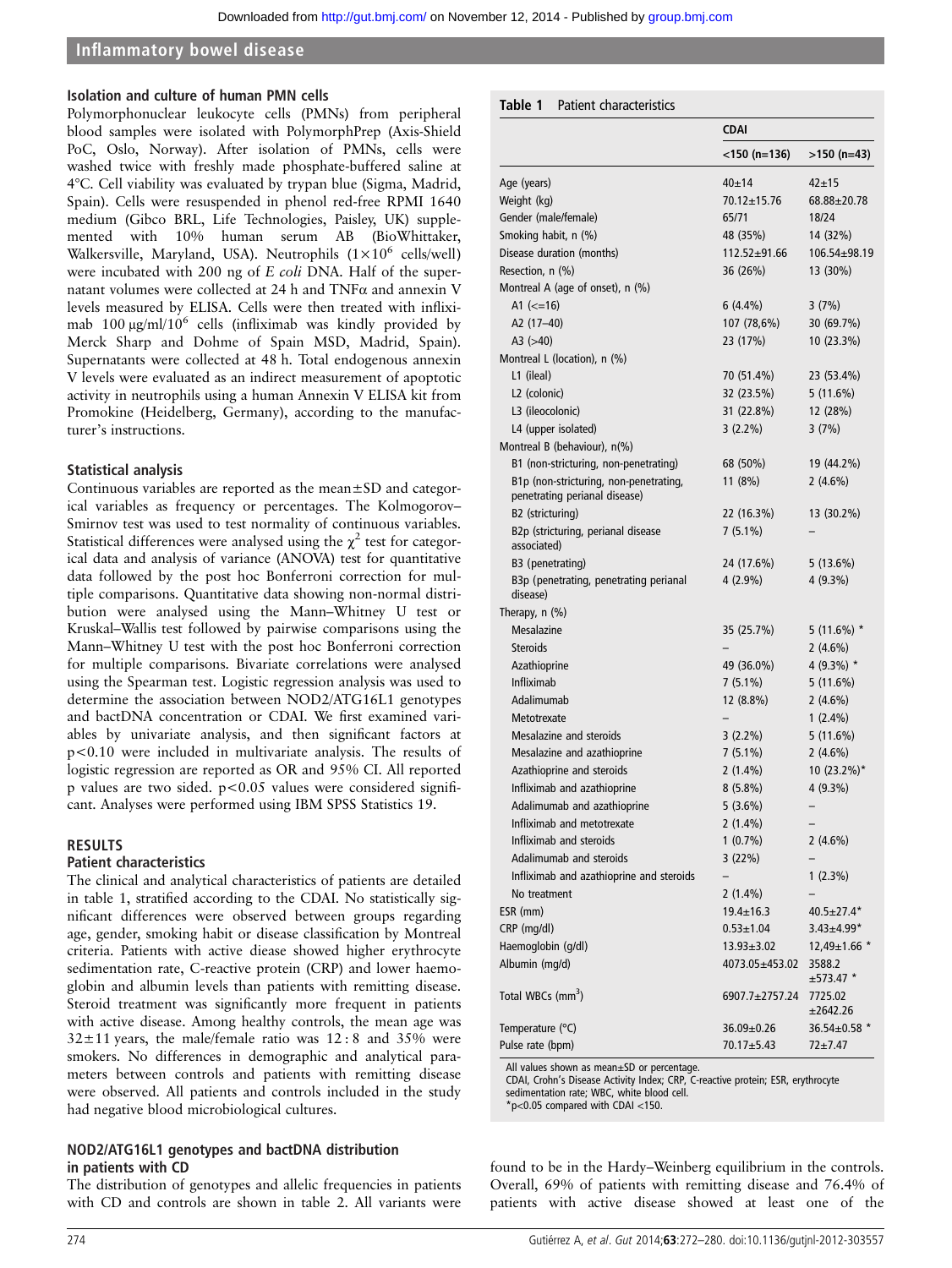| Table 2<br>Distribution of genotypes and allelic frequencies in patients with Crohn's disease and controls |                      |                   |                    |                              |
|------------------------------------------------------------------------------------------------------------|----------------------|-------------------|--------------------|------------------------------|
| Gentotype (n (%) patients/controls)                                                                        |                      |                   |                    |                              |
|                                                                                                            | Homozygous wild type | Heterozygous      | Homozygous variant | Variant allele frequency (%) |
| NOD2 SNP8 (R702W)                                                                                          | 136 (76%)/24 (96%)   | 43 (24%)/1 (4%)   | 0/0                | 12.0/2.0                     |
| NOD2 SNP12 (G908R)                                                                                         | 152 (85%)/24 (96%)   | 26 (14.5%)/1 (4%) | 1 (0.5%)/0         | 7.8/2.0                      |
| NOD2 SNP13 (L1007finsC)                                                                                    | 164 (92%)/24 (96%)   | 15 (8.4%)/1 (4%)  | 0/0                | 4.7/2.0                      |
| ATG16L1 (T300A)                                                                                            | 73 (41%)/22 (88%)    | 84 (47%)/5 (20%)  | 22 (12.3%)/0       | 35.8/10.0                    |

CD-associated gene variants. A NOD2 variant, either alone or combined with the ATG16L1 variant, was present in 56 (41.2%) patients with remitting disease and in 18 (41.8%) patients with active disease. The ATG16L1 variant, either alone or combined with a NOD2 variant, was present in 82 (60.2%) patients with remitting disease and in 24 (55.8%) patients with active disease. Figure 1A shows the distribution of NOD2 and ATG16L1 variants among patients with active CD and those with remitting disease. The distribution of the genotypes under study was not statistically significant between groups ( $p=0.90$ ).



Figure 1 (A) Distribution of NOD2/ATG16L1 combined genotypes in patients with Crohn's disease stratified by CDAI. (B) Percentage of bactDNA presence in each studied genotype distributed by CDAI; \*p<0.01 compared with the wtNOD2/wtATG16L1 genotype group. bactDNA, bacterial DNA; CDAI, Crohn's Disease Activity Index; NOD2, nucleotide-binding oligomerisation domain containing 2; var, variant; wt, wild type.

From the overall series of patients, 51 of 179 (28.5%) showed the presence of bactDNA in blood samples. By groups, 19 of 43 (44.2%) patients with clinically active disease and 32 of 136 (23.5%) patients with remitting disease showed bactDNA (p=0.01). The identified bacterial species included E coli (n=21), Staphylococcus aureus (n=12), Klebsiella pneumoniae  $(n=7)$ , Streptococcus pneumoniae  $(n=5)$ , Shigella spp.  $(n=3)$ , Enterococcus faecalis  $(n=2)$  and Campylobacter freundii (n=1). No statistical differences in bacterial species were observed between the studied genotypes. BactDNA was absent in the blood of healthy controls. A univariate analysis revealed that the presence of bactDNA in the blood, among others, was significantly associated with disease activity with an OR of 2.6 (95% CI 1.3 to 5.4;  $p=0.005$ ) whereas single and double-gene mutations were not directly associated with disease activity  $(p=0.19)$ . As expected, the use of steroids and infliximab was also significantly associated with disease activity, as they are a usual therapeutic first approach on a flare-up (see online supplementary table S1). A multivariate analysis including variables showing a p value $< 0.1$  on the univariate analysis is detailed in table 3. Of note, bactDNA remained significantly and independently related to disease activity.

BactDNA was present in 5 of 47 (10.6%) patients with wtNOD2/wtATG16L1, 8 of 26 (30.7%) with varNOD2/ wtATG16L1, 9 of 57 (15.5%) with wtNOD2/varATG16L1 and 29 of 48 (60.4%) with varNOD2/varATG16L1. Figure 1B displays the percentage of bactDNA presence in each studied genotype, distributed by CDAI. The percentage of patients with bactDNA was significantly increased in the varNOD2 genotype groups. Unlike the double wild-type genotype, single NOD2 or ATG16L1 variants were significantly associated with the presence of bactDNA on the univariate analysis (OR 4.8; 95% CI 1.1 to 13.3; p=0.03; and OR 2.4; 95% CI 1.46 to 4.5; p=0.05, respectively). This effect was more pronounced in patients with a double-variant genotype (OR 12.7; 95% CI 4.2 to 37.8; p=0.001) (see online supplementary table S2). All studied gene variants and disease activity remained significantly and independently associated with bactDNA presence on the multivariate analysis (table 3).

No differences among the three examined NOD2 allelic variants were observed for CDAI or any other clinical characteristics of patients with varNOD2. No statistically significant differences were observed, either between patients stratified by genotype or by presence of bactDNA, although CRP, total white blood cell count and CDAI were higher in patients with bactDNA (data not shown).

In 43 patients disease relapsed during this period (24%): 20 of 51 (40%) patients with bactDNA at inclusion versus 23 of 128 (18%) patients without bactDNA (p=0.01). BactDNA in the blood, among other things, was significantly associated with an increased risk of flare-up at 6 months on the initial univariate analysis, with an OR of 3.32 (95% CI 1.5 to 7.3; p=0.003)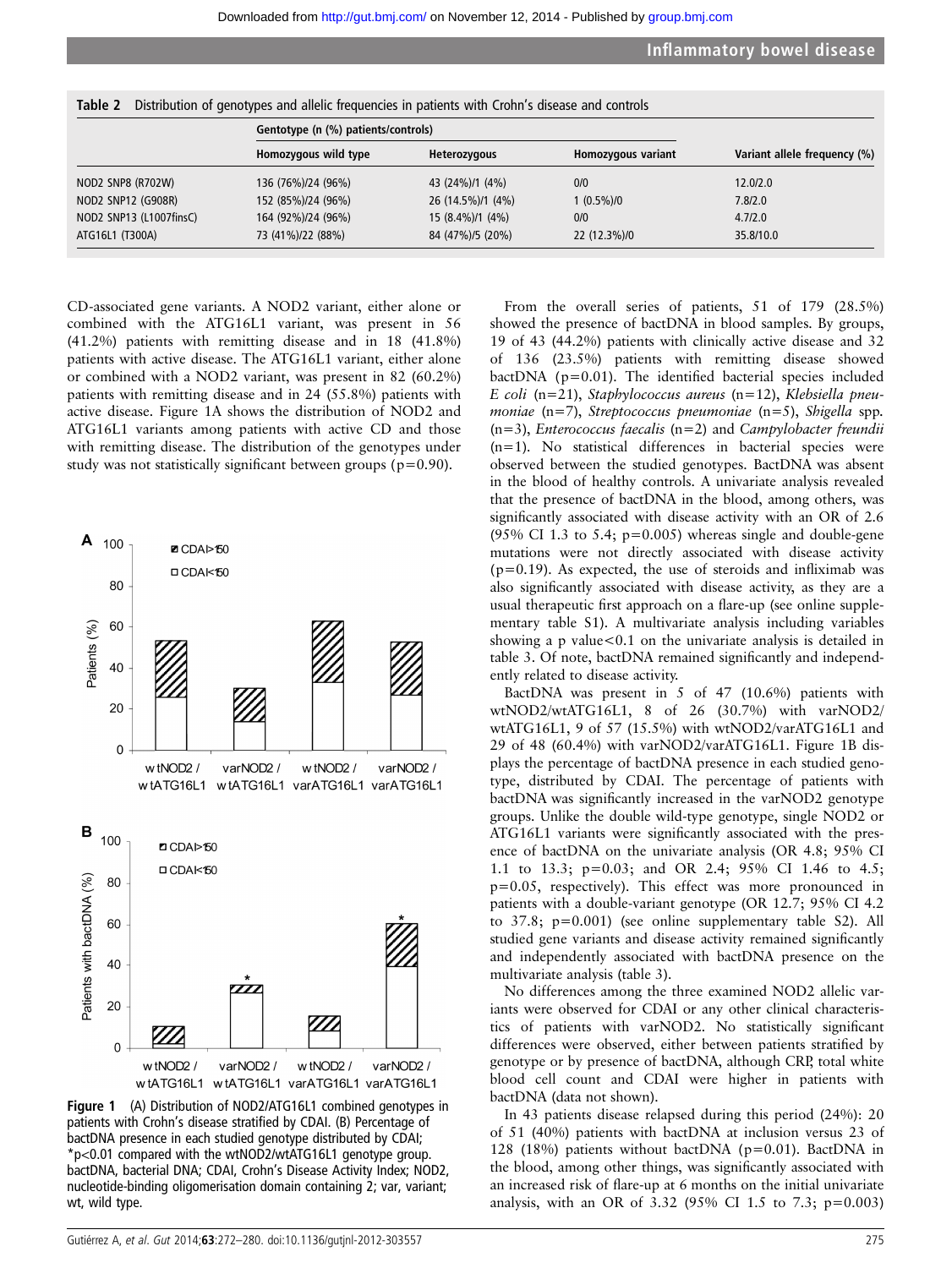|          | Table 3 Multivariate analyses of disease activity, bacterial DNA and relapse at 6 months, including variables with a p value <0.1 on univariate |  |  |
|----------|-------------------------------------------------------------------------------------------------------------------------------------------------|--|--|
| analysis |                                                                                                                                                 |  |  |

| <b>Multivariate analysis</b>                             |         |           |                 |
|----------------------------------------------------------|---------|-----------|-----------------|
| Variable                                                 | p Value | <b>OR</b> | 95% CI          |
| Dependent variable: disease activity (CDAI<150/CDAI>150) |         |           |                 |
| Presence of bacterial DNA fragments (yes/no)             | 0.008   | 7.422     | 1.690 to 32.596 |
| Steroid treatment (yes/no)                               | 0.001   | 27.303    | 4233 to 176116  |
| Infliximab treatment (yes/no)                            | 0.001   | 16.649    | 3.213 to 86.288 |
| C-reactive protein (mg/dl)                               | 0.001   | 3.833     | 1.679 to 8.752  |
| Dependent variable: bacterial DNA                        |         |           |                 |
| Disease activity (CDAI>150/CDAI<150)                     | 0.001   | 5.084     | 1.972 to 13.106 |
| Genotype                                                 |         |           |                 |
| wtNOD2/wtATG16L1                                         | 0.000   |           |                 |
| varNOD2/wtATG16L1                                        | 0.020   | 5.117     | 1.287 to 20.346 |
| wtNOD2/varATG16L1                                        | 0.0401  | 2.221     | 1.394 to 5.118  |
| varNOD2/varATG16L1                                       | 0.000   | 12.728    | 3.738 to 43.344 |
| Dependent variable: relapse at 6 months (yes/no)         |         |           |                 |
| Presence of bacterial DNA fragments (yes/no)             | 0.003   | 5.132     | 1.764 to 14.926 |
| CDAI, Crohn's Disease Activity Index.                    |         |           |                 |

(see online supplementary table S3). The multivariate analysis revealed bactDNA presence as the only independent factor associated with relapse at 6 months (table 3). Thirty-three patients (18.4%) received short-term courses of oral antibiotics during the 6-month follow-up period due to non-CD-related causes with no statistically significant effect on the risk for relapse among patients, either stratified by genotype or by the presence of bactDNA at admission. There was no statistical association between bactDNA presence at admission and the subsequent need for antibiotics, complications such as surgery or readmissions during the follow-up period among the different genotype subgroups.

# Immunological activity in response to bactDNA in patients with different NOD2/ATG16L1 genotypes

We evaluated the proinflammatory cytokine response to the presence of bactDNA in the serum of patients with CD, stratified by genotype. The results are shown in table 4. No differences were observed between patient groups without bactDNA. The proinflammatory activity was significantly increased in patients with bactDNA compared with that observed in patients without bactDNA, irrespective of genotype. However, patients

with bactDNA and a variant NOD2 genotype, either alone or combined with a variant ATG16L1 genotype, showed a further statistically significant increase compared with wild-type NOD2 genotype subgroups. Furthermore, the highest proinflammatory levels were obtained in serum from patients carrying a combined NOD2/ATG16L1 double-variant genotype. An ANOVA analysis of proinflammatory cytokines including different variables and their combinations revealed that bactDNA and the interaction between bactDNA and genotype were the only statistically significant variables (data not shown).

Phagocytic and bactericidal activities were evaluated in blood neutrophils treated with a fluorochrome-labelled E coli from the first 12 patients with remitting disease without bactDNA of each genotype-stratified subgroup (n=48). As shown in figure 2, phagocytic and bactericidal activities were significantly decreased in the neutrophils of patients with varNOD2/ wtATG16L1 and varNOD2/varATG16L1 genotypes, with no differences between these two groups. To investigate whether these results were affected by ongoing treatment, phagocytic and bactericidal activities were also evaluated in healthy controls without bactDNA carrying NOD2  $(n=3)$  and ATG16L1  $(n=5)$ variants or wild-type variants  $(n=10)$ . As in patients, these

|                           |                      | Table 4 Serum cytokine levels in patients with different NOD2/ATG16L1-combined genotypes according to the presence of bacterial DNA |                        |
|---------------------------|----------------------|-------------------------------------------------------------------------------------------------------------------------------------|------------------------|
|                           | TNF $\alpha$ (pq/ml) | IFN- $\gamma$ (pg/ml)                                                                                                               | $IL-12$ (pg/ml)        |
| Bacterial DNA- (n=128)    |                      |                                                                                                                                     |                        |
| wtNOD2/wtATG16L1 (n=43)   | $28.08 + 6.89$       | $30.21 \pm 4.06$                                                                                                                    | $54.19 \pm 7.70$       |
| varNOD2/wtATG16L1 (n=18)  | $28.71 \pm 4.91$     | $31.81 \pm 4.37$                                                                                                                    | $52.31 \pm 6.45$       |
| wtNOD2/varATG16L1 (n=48)  | $30.09 \pm 4.50$     | $34.78 \pm 7.64$                                                                                                                    | $52.64 \pm 5.71$       |
| varNOD2/varATG16L1 (n=19) | $3012 + 3.48$        | $32.04 + 5.70$                                                                                                                      | $50.72 + 5.20$         |
| wtNOD2/wtATG16L1 $(n=5)$  | 49.57±6.92*          | $59.32 \pm 6.1*$                                                                                                                    | $91.16 \pm 11.8*$      |
| Bacterial DNA+ (n=51)     |                      |                                                                                                                                     |                        |
| varNOD2/wtATG16L1 (n=8)   | 75.67±7.80* **       | $82.86 \pm 7.48$ **                                                                                                                 | $124.01 \pm 15.5$ * ** |
| wtNOD2/varATG16L1 (n=9)   | $50.70 \pm 8.73$ *   | $61.43 \pm 6.6*$                                                                                                                    | $98.73 \pm 12.43$ *    |
| varNOD2/varATG16L1 (n=29) | 79.50±8.93* **       | $85.60\pm8.27***$                                                                                                                   | 138.49±17.5* **        |

\*p<0.01 compared with same genotype in patients who are bacterial DNA negative.

 $*$ p<0.01 compared with the wtNOD2 genotypes in patients who are bacterial DNA positive.

IFN, interferon; IL, interleukin; TNFα, tumour necrosis factor α.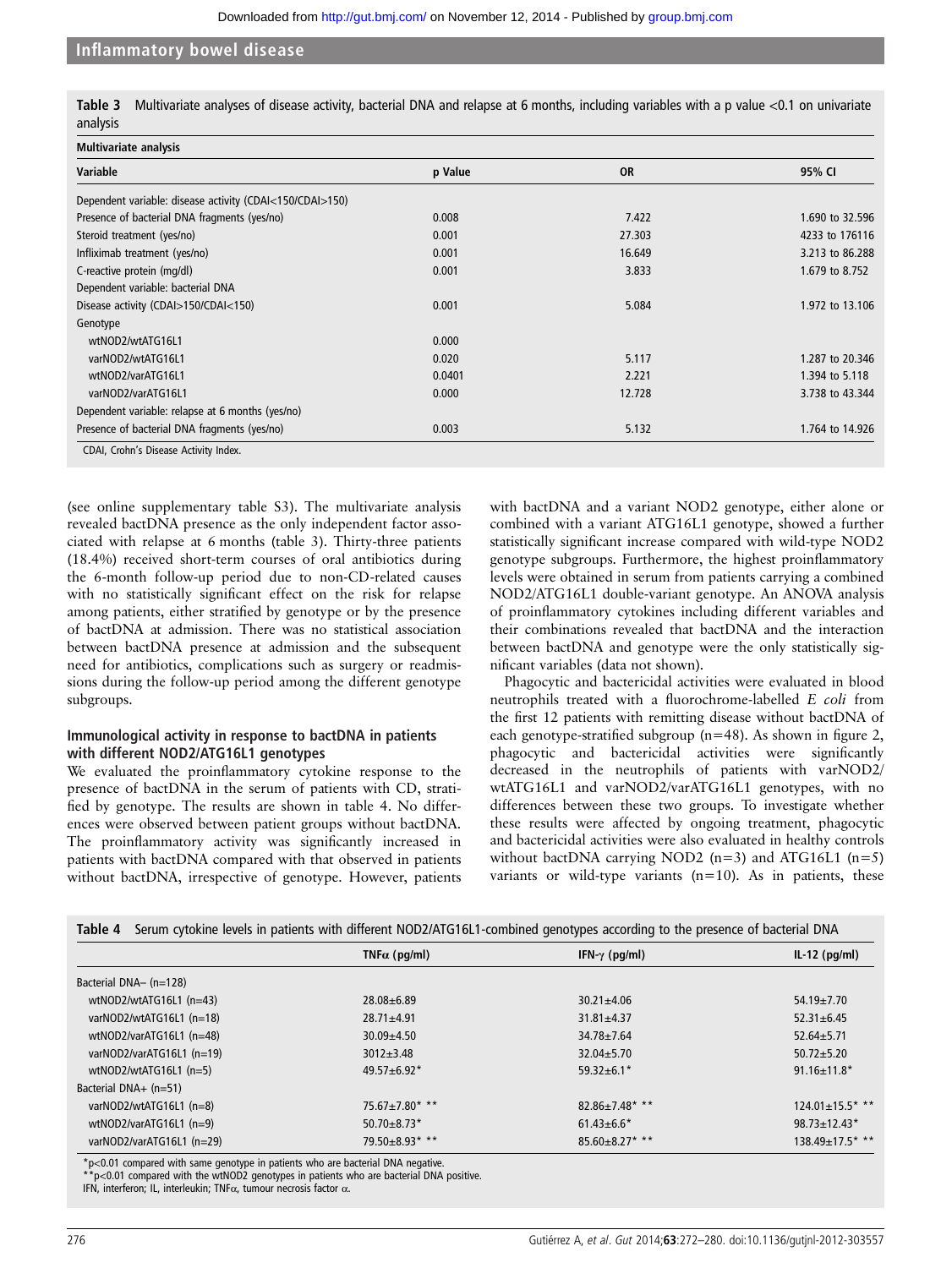#### Downloaded from<http://gut.bmj.com/>on November 12, 2014 - Published by [group.bmj.com](http://group.bmj.com)



activities were decreased in healthy donors carrying any NOD2 variant compared with ATG16L1 variant and wild-type genotypes (data not shown).

#### Intensified anti-TNF $\alpha$  therapy is more frequent in patients with mutated NOD2/ATG16L1-combined genotypes

Next, we evaluated whether these combined genotypes had an impact on anti-TNF $\alpha$  therapy schedules. Fifty-two of the 179 patients (29%) were on anti-TNFα therapy at inclusion, either combined with immunosuppressive treatment or not, 30 on infliximab and 22 on adalimumab (see table 1). Figure 3A,B show the percentage of patients on anti-TNF $\alpha$  therapy and, of those, the percentage of patients on an intensified schedule of anti-TNF $\alpha$  therapy, either stratified by genotype or by the presence of bactDNA. As detailed, the proportion of patients on intensified therapy was higher in the groups with either a varNOD2/wtATG16L1 or a varNOD2/varATG16L1 genotype. No statistically significant differences were observed in the percentage of smokers, the time from diagnosis or the time from initiation of anti-TNF $\alpha$  therapy between patients on intensified

treatment and those on non-intensified treatment, all of which could affect the need for intensification (see online supplementary table S4). Twenty percent of patients receiving anti-TNF $\alpha$ therapy showed bactDNA in blood, of which 50% were on an intensified drug schedule. By contrast, only 33% of patients without bactDNA received intensified treatment (p=ns). No differences were observed for the distribution of each anti-TNFα among patients, either grouped by genotype or by the presence of bactDNA.

Free anti-TNF $\alpha$  levels were measured in the serum of patients receiving therapy with biologicals and stratified according to their genotype and the presence of bactDNA. The results were restricted to samples that were negative for the presence of antidrug antibodies (n=48) and are shown in figure 3C. Significantly decreased levels of free anti-TNFα were observed in the varNOD2/wtATG16L1 and varNOD2/varATG16L1 genotype-based subgroups, despite showing a significant number of patients on an intensified schedule. The presence of bactDNA further decreased the levels of free serum anti-TNFα, although the number of individuals was too small to report statistics.



**Figure 3** (A) Percentage of patients on intensified anti-tumour necrosis factor  $\alpha$  (TNFα) therapy stratified according to NOD2/ATG16L1-combined genotypes. (B) Percentage of patients on intensified anti-TNF $\alpha$  therapy according to the presence of bactDNA. (C) Free anti-TNF $\alpha$  levels in serum of patients receiving therapy with biologicals, either alone or combined with immunosuppressive treatment, stratified according to each genotype studied and to the presence of bactDNA; \*p<0.01 compared with wtNOD2 groups. (D) Free anti-TNFα levels in serum of patients on monotherapy with biologicals, stratified according to each genotype studied and to the presence of bactDNA; \*p<0.01 compared with wtNOD2 groups. bactDNA, bacterial DNA; NOD2, nucleotide-binding oligomerisation domain containing 2; var, variant; wt, wild type.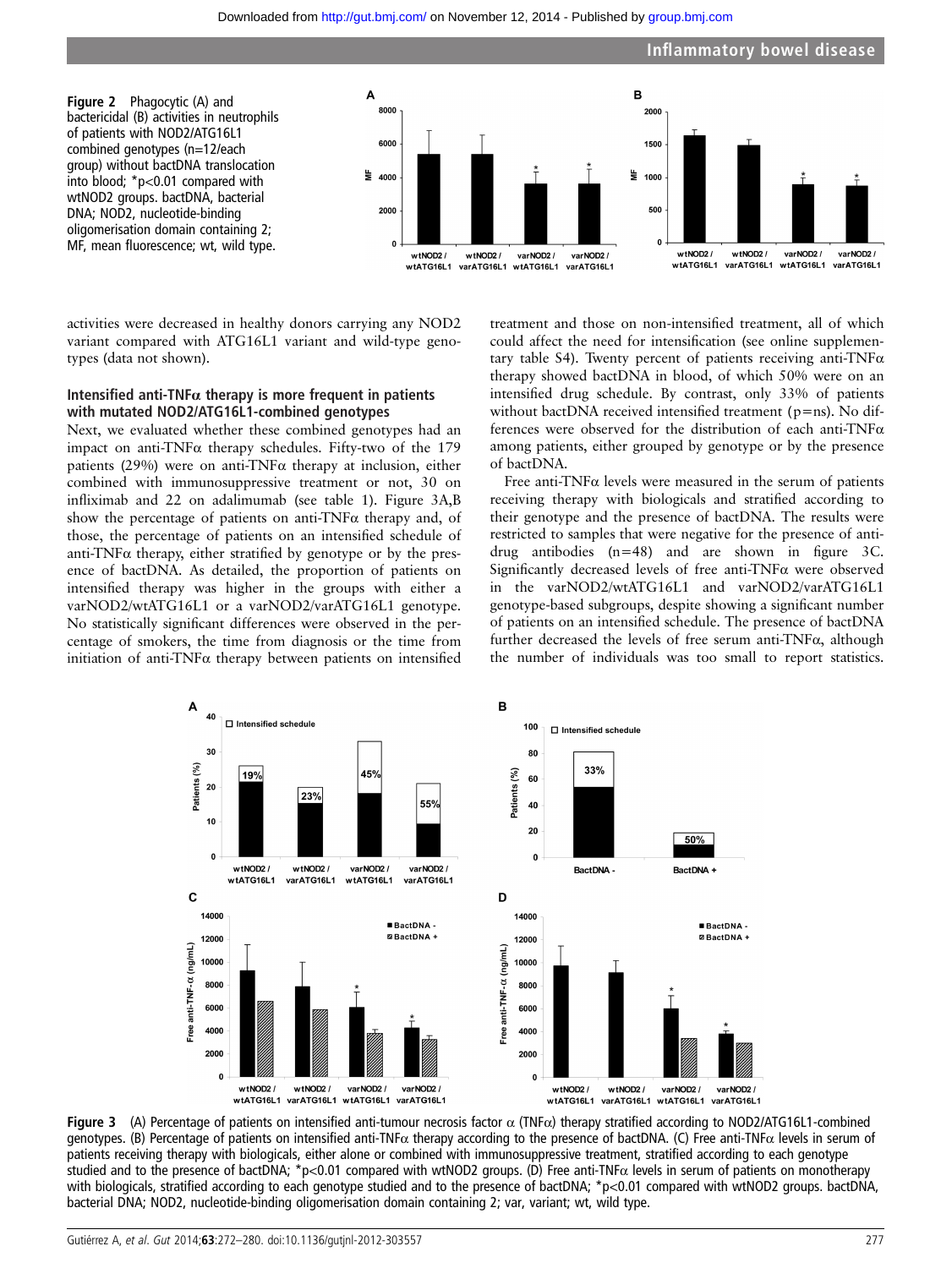

Figure 4 (A) Tumour necrosis factor  $\alpha$  (TNF $\alpha$ ) levels in the supernatants of neutrophils from patients with different NOD2/ATG16L1 genotypes exposed to Escherichia coli DNA; <sup>\$</sup>p<0.01 compared with baseline and unstimulated conditions; \*p<0.01 compared with wtNOD2 groups. (B) Apoptotic activity of 24 h cultured neutrophils from patients of each genotype subgroup. (C) Free anti-TNFα levels in the supernatants of neutrophils from patients with studied NOD2/ATG16L1 genotypes exposed to E coli DNA and treated with infliximab;  $p > 0.01$  compared with wtNOD2 groups. (D) Apoptotic activity of 72 h cultured neutrophils from patients of each genotype subgroup. NOD2, nucleotide-binding oligomerisation domain containing 2; var, variant; wt, wild type.

Since interactions between biologicals and azathioprine or methotrexate have been described, we repeated the analysis excluding patients on combined therapies in samples with an absence of serum antidrug antibodies (n=24) obtaining comparable results (figure 3D).

As stated above, 3 of 30 (10%) patients on infliximab and 1 of 22 (4.5%) on adalimumab showed the presence of antidrug antibodies (see methods) and were excluded from the analyses presented in figure 3C,D. None of these patients showed the presence of bactDNA in the blood. Two patients had a wtNOD2/ wtATG16L1 genotype and were on combined therapy. One patient had a wtNOD2/wtATG16L1 genotype and was on monotherapy with infliximab. One patient had a wtNOD2/varATG16L1 genotype and was on monotherapy with adalimumab.

#### Free anti-TNF $\alpha$  levels are decreased in the supernatants of neutrophils from patients with variant NOD2/ATG16L1 exposed to bactDNA

We designed an in vitro experiment with neutrophils isolated immediately before anti-TNF $\alpha$  infusion (trough levels) from the same 12-patient genotype-stratified subgroups without bactDNA, excluding those who showed the presence of antidrug antibodies. The results are shown in figure 4.

Levels of TNFα were significantly increased after 24 h E coli bactDNA stimulation in the subgroups bearing a variant versus wild-type NOD2 genotype (figure 4A). Baseline and 24 h unstimulated supernatant levels are also represented. No differences in the apoptotic activity of neutrophils at this time point

were observed among groups (figure 4B). Forty-eight hours after anti-TNF $\alpha$  addition, levels of TNF $\alpha$  were significantly decreased in all subgroups with wild-type NOD2. This reduction was not observed in the supernatants of cells with a NOD2 variant. However, a significant reduction in free anti-TNFα levels was found in the supernatants of the subgroups carrying a variant NOD2 genotype, either alone or combined, compared with wild-type NOD2 (figure 4C). No differences in apoptotic activity of neutrophils between groups were observed at this time point (figure 4D).

#### **DISCUSSION**

Patients with a NOD2-variant genotype, either alone or combined with an ATG16L1-variant genotype, show an increase in secreted  $TNF\alpha$  levels in response to bactDNA translocation and, therefore, a faster consumption of free anti-TNFα. This finding could be clinically important since these patients may require intensified anti-TNFα therapy, have an increased risk of bactDNA translocation, and have an increased risk of relapse.

The number of IBD-associated susceptibility genes has increased in recent years to over  $100.<sup>16</sup>$  <sup>27</sup> Among them, autophagy-related genes, especially ATG16L1, have emerged as new key players<sup>15 17</sup> along with others that were previously identified, such as NOD2, classically associated with the development of CD.<sup>26</sup> Although the association between NOD2 variants and the increased risk of complicated CD has been reported in the past,  $28-30$  none of these genes has been linked so far with the risk of disease flare-ups. We report here that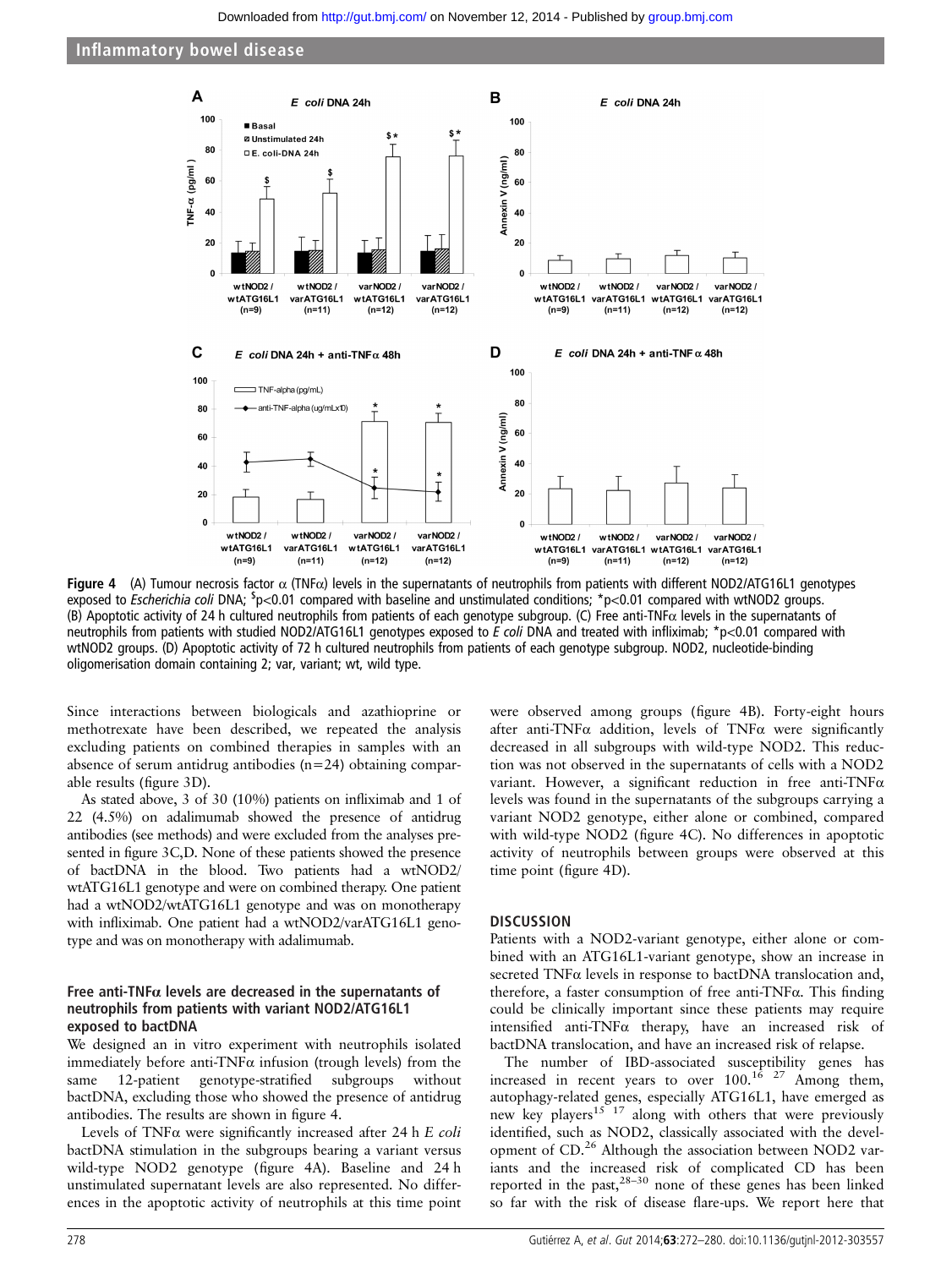bactDNA translocation is significantly associated with the disease activity and the presence of NOD2/ATG16L1 gene variants, suggesting that bactDNA translocation might be facilitated in patients with variant NOD2/ATG16L1-combined genotypes, increasing the risk of flare-up in these patients (figure 1). In fact, genetic interactions between polymorphisms in toll-like receptor 9, the specific receptor for immunogenic CpG motifs present in bactDNA, and CD-associated variants in NOD2 and other genes have been previously described.<sup>31</sup>

In our study, patients bearing a NOD2 gene variant, either alone or combined with a variant ATG16L1 genotype, showed significantly reduced phagocytic and bactericidal activity (figure 2). NOD2 genetic alterations have also been associated with a defective innate response in the past.<sup>32</sup> Interestingly, our data indicate that NOD2 may be involved in the phagocytic and bactericidal capacities of blood neutrophils, facilitating its ability to clear bacteria and their components from the blood of these patients. We hypothesised that the persistence of bactDNA fragments in the blood of patients with NOD2 mutation would correlate with an increased proinflammatory cytokine response. Accordingly, data shown in table 4 revealed that NOD2-mutated genotypes were associated with higher levels of these cytokines.

The role of  $TNF\alpha$  in the pathogenesis of CD is clearly evidenced by the efficacy of anti-TNFα therapies.33–<sup>36</sup> However, our understanding of the effect of different NOD2/ATG16L1 genotypes and bactDNA presence on these therapies is not complete. The proportion of patients on intensified treatment was significantly higher in patients with a variant NOD2/ ATG16L1-combined genotype. At the same time, free anti-TNFα levels were significantly decreased in the serum of patients with any of the NOD2 variants and especially in those with a combined NOD2/ATG16L1-variant genotype. These data are clinically relevant since low serum anti-TNFα levels have been associated with a deficient response, and therapeutic drug monitoring has been recommended in the clinical management of patients with  $CD$ <sup>37–39</sup> Inter-individual variability has been a constant flaw in studies reporting pharmacokinetic data on anti-TNFα levels so far. The use of concomitant drugs such as azathioprine or methotrexate has also been reported to influence clearance of anti-TNFα and the development of immunogenicity.40 41 To address this question, we analysed the free anti-TNF $\alpha$  levels in patients receiving anti-TNF $\alpha$  monotherapy, obtaining comparable results but with reduced variability. These results suggest that combined therapies, NOD2/ATG16L1 genotypes and the presence of bactDNA may account for the high variability observed in serum-free anti-TNFα levels and might provide an explanation for the need for intensified anti-TNFα therapy. One may think of the intensified biological schedule as the cause for the increased bacterial translocation and the subsequent bactDNA detection in the varNOD2 group. However, only 20% of patients on anti-TNF $\alpha$  therapy have bactDNA and, of those, 50% received intensified treatment. This percentage was not significantly different from the 33% of patients without bactDNA who were on drug intensification. Besides, if that were the case, lower bactDNA rates might be expected in patients with varNOD2 not receiving biological therapy versus those on biological therapy but bactDNA is present in 52.7% of patients with varNOD2 receiving anti-TNF $\alpha$  therapy versus 29.4% of those not receiving anti-TNF- $\alpha$  therapy (p=ns).

These results are further supported by our in vitro studies, in which neutrophils from patients with NOD2 and ATG16L1 variants showed an accelerated drug consumption rate (figure 4). Although the highest  $TNF\alpha$  levels were observed in samples from mutated genotypes treated with E coli DNA and despite

the fact that 24 h unstimulated cells did not show an increase in TNF $\alpha$  compared with baseline, the possibility of an inflammatory peak, earlier to or independent of biological therapy, is not completely ruled out. Nevertheless, these results point to the identification of a subgroup of patients with CD with the potential need for a more aggressive therapeutic approach to efficiently control their disease course or, at least, in which the current therapies are not as effective as in patients with a wildtype NOD2 genotype. Some studies have evaluated 'top-down' versus 'step-up' therapies and these strategies are presently under discussion.<sup>42 43</sup> In our series the presence of bactDNA was significantly associated with relapse in the 6-month follow-up period. Although evaluating risk factors for relapse was not the aim of this study, the preliminary data reported here support the design and development of new studies, including multivariate analysis of known risk factors for the clinical course of the disease, such as the lack of mucosal healing,<sup>44</sup> the use of non-steroidal anti-inflammatory drugs, $45-47$  treatment withdrawal<sup>48 49</sup> and others.

In summary, combined NOD2/ATG16L1 variant genotypes identify a patient subgroup with an increased risk of bactDNA translocation. This fact may, in turn, exacerbate the inflammatory response and is directly associated with disease activity and the risk of relapse in the short term. This persistent inflammatory environment would favour the requirement for therapy intensification in patients with mutation on treatment with biologicals, who would probably be candidates for a different therapeutic strategy.

Contributors AG: patients' inclusion and manuscript writing. AG, LS, IA: diagnosis, treatment and follow up of patients. MS, EH: NOD2 and ATG16L1 genotyping. PZ, JMG, RF: experimental data, acquisition and analysis. JS, RW, GR: critical revision and clinical considerations. RF: study concept and design, manuscript writing.

Funding This work has been supported in part by grants CP05/0005 and PI10/ 0340, Instituto de Salud Carlos III, Madrid, Spain, and with funding obtained from Fundación FCVI-HGUA, Alicante, Spain. MS and GR were supported by an educational grant from Essex Chemie, Switzerland, a research credit from the University of Zurich to MS, a grant from the Broad Medical Research Program to GR (IBD-0241R1), a grant from the Swiss National Science Foundation (310030-120312) to GR and the Zurich Centre for Integrative Human Physiology.

#### Competing interests None.

Ethics approval Ethics Committee, Hospital General Universitario Alicante, Spain.

Provenance and peer review Not commissioned; externally peer reviewed.

#### **REFERENCES**

- 1 Hou JK, El-Serag H, Thirumurthi S. Distribution and manifestations of inflammatory bowel disease in Asians, Hispanics, and African Americans: a systematic review. Am J Gastroenterol 2009;104:2100–9.
- 2 Shanahan F, Bernstein CN. The evolving epidemiology of inflammatory bowel disease. Curr Opin Gastroenterol 2009;25:301–5.
- 3 Elson CO, Cong Y, McCracken VJ, et al. Experimental models of inflammatory bowel disease reveal innate, adaptive, and regulatory mechanisms of host dialogue with the microbiota. Immunol Rev 2005;206:260–76.
- 4 Obermeier F, Dunger N, Strauch UG, et al. CpG motifs of bacterial DNA essentially contribute to the perpetuation of chronic intestinal inflammation. Gastroenterology 2005;129:913–27.
- Podolsky DK. Inflammatory bowel disease. N Engl J Med 2002;347:417-29.
- 6 Sartor RB. Pathogenesis and immune mechanisms of chronic inflammatory bowel diseases. Am J Gastroenterol 1997;92(12 Suppl):5S-11S.
- Gutierrez A, Frances R, Amoros A, et al. Cytokine association with bacterial DNA in serum of patients with inflammatory bowel disease. Inflamm Bowel Dis 2009;15:508–14.
- 8 Gutierrez A, Holler E, Zapater P, et al. Antimicrobial peptide response to blood translocation of bacterial DNA in Crohn's disease is affected by NOD2/CARD15 genotype. Inflamm Bowel Dis 2011;17:1641–50.
- 9 Girardin SE, Boneca IG, Viala J, et al. Nod2 is a general sensor of peptidoglycan through muramyl dipeptide (MDP) detection. J Biol Chem 2003;278:8869–72.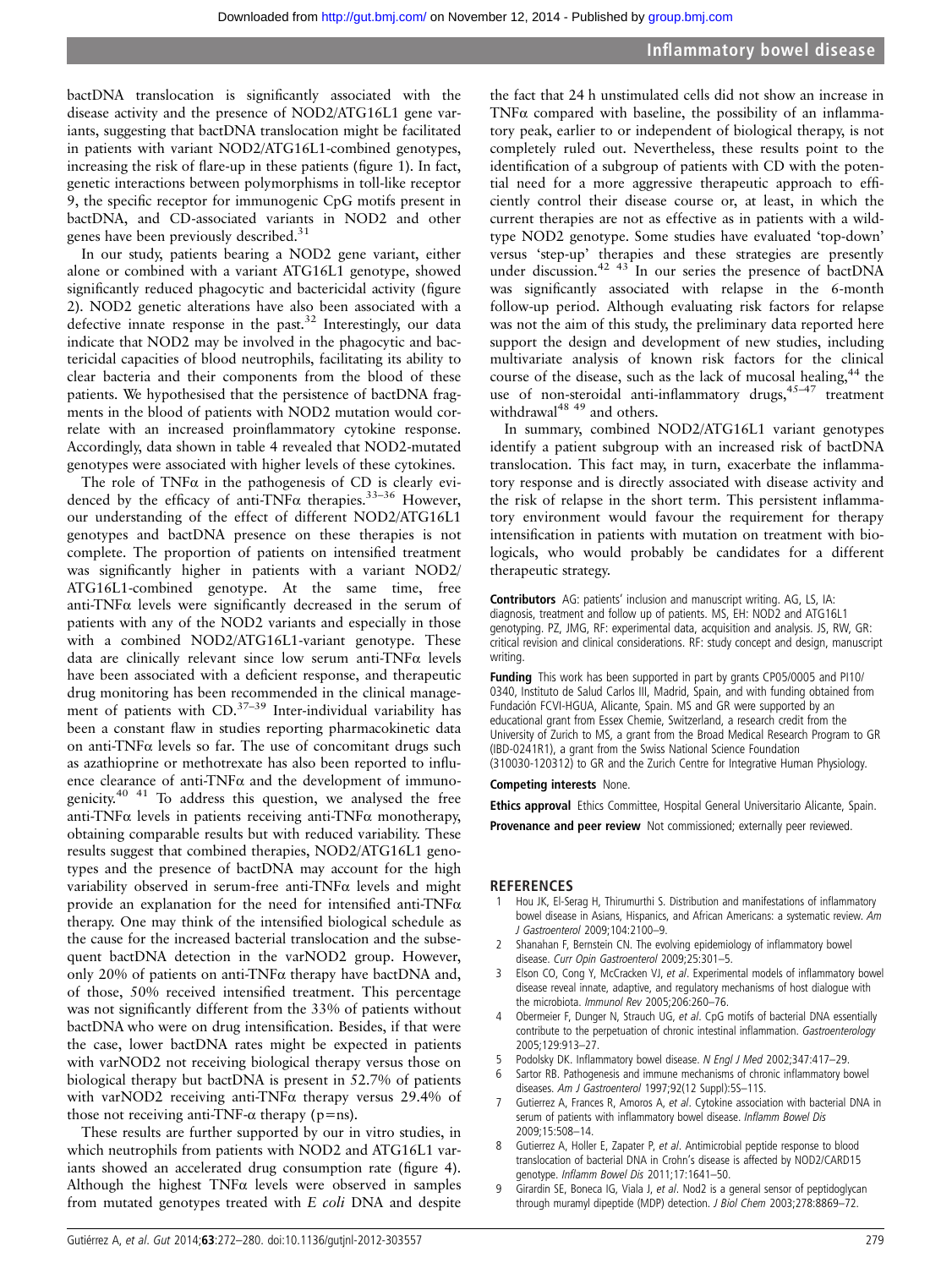- 10 Inohara N, Ogura Y, Fontalba A, et al. Host recognition of bacterial muramyl dipeptide mediated through NOD2. Implications for Crohn's disease. J Biol Chem 2003;278:5509–12.
- 11 Ogura Y, Inohara N, Benito A, et al. Nod2, a Nod1/Apaf-1 family member that is restricted to monocytes and activates NF-kappaB. J Biol Chem 2001;276:4812–18.
- 12 Ogura Y, Bonen DK, Inohara N, et al. A frameshift mutation in NOD2 associated with susceptibility to Crohn's disease. Nature 2001;411:603–6.
- 13 Franke A, McGovern DP, Barrett JC, et al. Genome-wide meta-analysis increases to 71 the number of confirmed Crohn's disease susceptibility loci. Nat Genet 2010;42:1118–25.
- 14 Lees CW, Barrett JC, Parkes M, et al. New IBD genetics: common pathways with other diseases. Gut 2011;60:1739–53.
- 15 Hampe J, Franke A, Rosenstiel P, et al. A genome-wide association scan of nonsynonymous SNPs identifies a susceptibility variant for Crohn disease in ATG16L1. Nat Genet 2007;39:207–11.
- 16 Massey DC, Parkes M. Genome-wide association scanning highlights two autophagy genes, ATG16L1 and IRGM, as being significantly associated with Crohn's disease. Autophagy 2007;3:649–51.
- 17 Rioux JD, Xavier RJ, Taylor KD, et al. Genome-wide association study identifies new susceptibility loci for Crohn disease and implicates autophagy in disease pathogenesis. Nat Genet 2007;39:596–604.
- 18 Schmid D, Munz C. Innate and adaptive immunity through autophagy. Immunity 2007;27:11–21.
- 19 Kuballa P, Huett A, Rioux JD, et al. Impaired autophagy of an intracellular pathogen induced by a Crohn's disease associated ATG16L1 variant. PLoS One 2008;3:e3391.
- 20 Homer CR, Richmond AL, Rebert NA, et al. ATG16L1 and NOD2 interact in an autophagy-dependent antibacterial pathway implicated in Crohn's disease pathogenesis. Gastroenterology 2010;139:1630–41, 1641.
- 21 Sanjuan MA, Dillon CP, Tait SW, et al. Toll-like receptor signalling in macrophages links the autophagy pathway to phagocytosis. Nature 2007;450:1253–7.
- 22 Sanjuan MA, Green DR. Eating for good health: linking autophagy and phagocytosis in host defense. Autophagy 2008;4:607–11.
- 23 Sands BE. From symptom to diagnosis: clinical distinctions among various forms of intestinal inflammation. Gastroenterology 2004;126:1518–32.
- 24 Silverberg MS, Satsangi J, Ahmad T, et al. Toward an integrated clinical, molecular and serological classification of inflammatory bowel disease: report of a Working Party of the 2005 Montreal World Congress of Gastroenterology. Can J Gastroenterol 2005;19(Suppl A):5–36.
- 25 Such J, Frances R, Munoz C, et al. Detection and identification of bacterial DNA in patients with cirrhosis and culture-negative, nonneutrocytic ascites. Hepatology 2002;36:135–41.
- 26 Hampe J, Grebe J, Nikolaus S, et al. Association of NOD2 (CARD 15) genotype with clinical course of Crohn's disease: a cohort study. Lancet 2002;359:1661–5.
- 27 Wellcome Trust Case Control Consortium. Genome-wide association study of 14,000 cases of seven common diseases and 3,000 shared controls. Nature 2007;447:661–78.
- 28 Ahmad T, Armuzzi A, Bunce M, et al. The molecular classification of the clinical manifestations of Crohn's disease. Gastroenterology 2002;122:854–66.
- 29 Economou M, Trikalinos TA, Loizou KT, et al. Differential effects of NOD2 variants on Crohn's disease risk and phenotype in diverse populations: a metaanalysis. Am J Gastroenterol 2004;99:2393–404.
- 30 Radlmayr M, Torok HP, Martin K, et al. The c-insertion mutation of the NOD2 gene is associated with fistulizing and fibrostenotic phenotypes in Crohn's disease. Gastroenterology 2002;122:2091–2.
- 31 Torok HP, Glas J, Endres I, et al. Epistasis between toll-like receptor-9 polymorphisms and variants in NOD2 and IL23R modulates susceptibility to Crohn's disease. Am J Gastroenterol 2009;104:1723–33.
- 32 van Heel DA, Ghosh S, Butler M, et al. Muramyl dipeptide and toll-like receptor sensitivity in NOD2-associated Crohn's disease. Lancet 2005;365:1794-6.
- 33 Hanauer SB, Feagan BG, Lichtenstein GR, et al. Maintenance infliximab for Crohn's disease: the ACCENT I randomised trial. Lancet 2002;359:1541–9.
- 34 Sands BE, Anderson FH, Bernstein CN, et al. Infliximab maintenance therapy for fistulizing Crohn's disease. N Engl J Med 2004;350:876–85.
- 35 Rutgeerts P, D'Haens G, Targan S, et al. Efficacy and safety of retreatment with anti-tumor necrosis factor antibody (infliximab) to maintain remission in Crohn's disease. Gastroenterology 1999;117:761–9.
- 36 Present DH, Rutgeerts P, Targan S, et al. Infliximab for the treatment of fistulas in patients with Crohn's disease. N Engl J Med 1999;340:1398-405.
- 37 Afif W, Loftus EV Jr, Faubion WA, et al. Clinical utility of measuring infliximab and human anti-chimeric antibody concentrations in patients with inflammatory bowel disease. Am J Gastroenterol 2010;105:1133-9.
- 38 Bendtzen K, Ainsworth M, Steenholdt C, et al. Individual medicine in inflammatory bowel disease: monitoring bioavailability, pharmacokinetics and immunogenicity of anti-tumour necrosis factor-alpha antibodies. Scand J Gastroenterol 2009;44:774–81.
- 39 Colombel JF, Feagan BG, Sandborn WJ, et al. Therapeutic drug monitoring of biologics for inflammatory bowel disease. Inflamm Bowel Dis 2012;18:349–58.
- 40 Mould DR, Green B. Pharmacokinetics and pharmacodynamics of monoclonal antibodies: concepts and lessons for drug development. Bio Drugs 2010;24:23–39.
- 41 Colombel JF, Sandborn WJ, Reinisch W, et al. Infliximab, azathioprine, or combination therapy for Crohn's disease. N Engl J Med 2010;362:1383-95.
- 42 Burger D, Travis S. Conventional medical management of inflammatory bowel disease. Gastroenterology 2011;140:1827–37.
- 43 Lin MV, Blonski W, Lichtenstein GR. What is the optimal therapy for Crohn's disease: step-up or top-down? Expert Rev Gastroenterol Hepatol 2010;4:167–80.
- 44 De CP, Kamm MA, Prideaux L, et al. Mucosal healing in Crohn's disease: a systematic review. Inflamm Bowel Dis Published Online First: 26 April 2012. doi: 10.1002/ibd.22977
- 45 Bjarnason I, Hayllar J, MacPherson AJ, et al. Side effects of nonsteroidal anti-inflammatory drugs on the small and large intestine in humans. Gastroenterology 1993;104:1832–47.
- 46 Forrest K, Symmons D, Foster P. Systematic review: is ingestion of paracetamol or non-steroidal anti-inflammatory drugs associated with exacerbations of inflammatory bowel disease? Aliment Pharmacol Ther 2004;20:1035–43.
- 47 O'Brien J. Nonsteroidal anti-inflammatory drugs in patients with inflammatory bowel disease. Am J Gastroenterol 2000;95:1859–61.
- 48 Rutgeerts P, Feagan BG, Lichtenstein GR, et al. Comparison of scheduled and episodic treatment strategies of infliximab in Crohn's disease. Gastroenterology 2004;126:402–13.
- 49 Rutgeerts P, Diamond RH, Bala M, et al. Scheduled maintenance treatment with infliximab is superior to episodic treatment for the healing of mucosal ulceration associated with Crohn's disease. Gastrointest Endosc 2006;63:433–42.